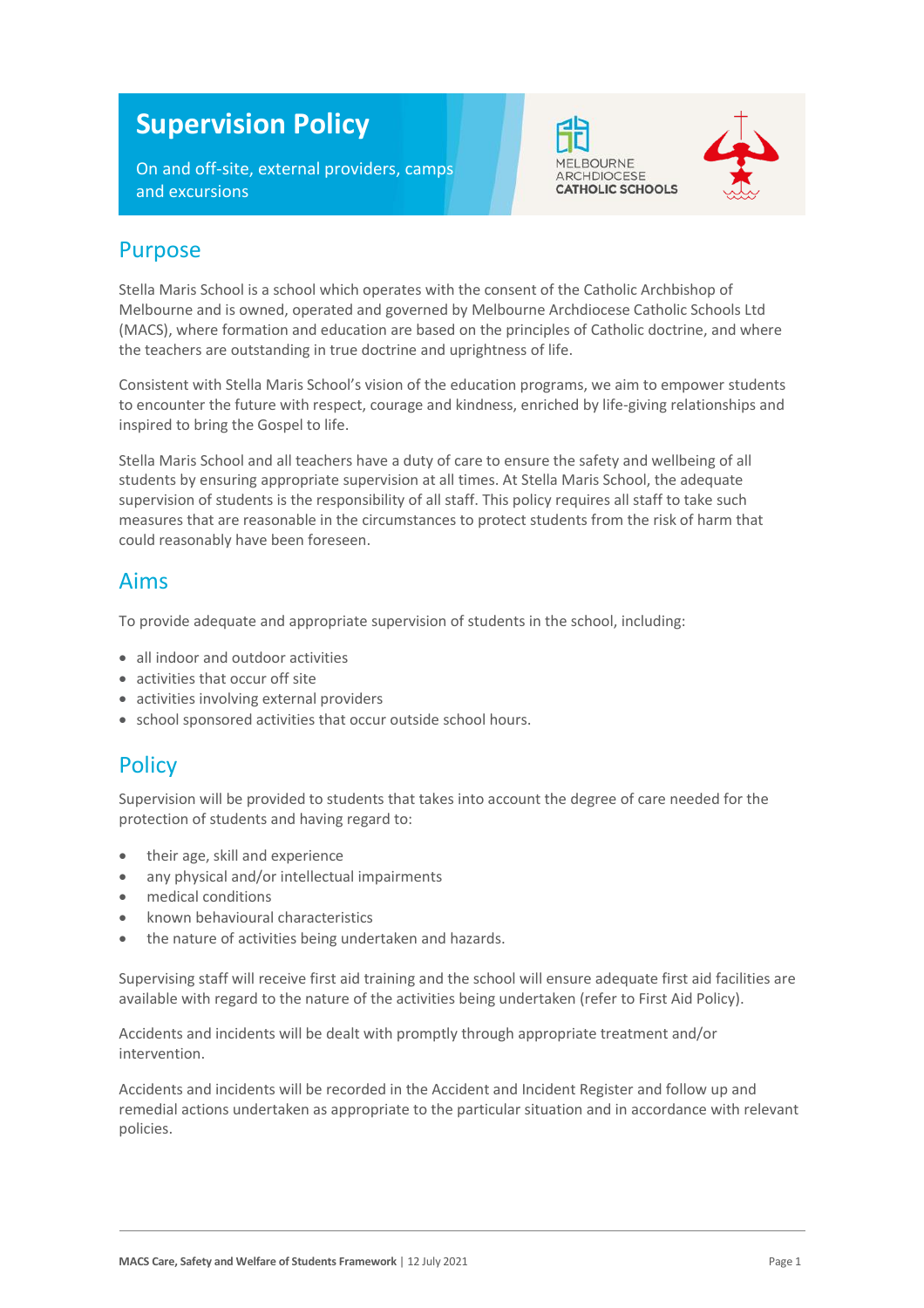## Indoor and outdoor activities on school site

The following requirements will be followed in regard to indoor and outdoor activities on the school site:

- Teachers are responsible for supervising the students in their class at all times while they are in charge of their class.
- Students will be supervised in all activities that are undertaken as part of the classroom routine, as well as for activities that are not part of the regular routine.
- Adequate age appropriate supervision in class, including consideration of the nature activities being undertaken to ensure proper use of plant and equipment, proper handling of any hazardous substances and use of relevant protective equipment.
- If teachers need to leave their class for any reason, they must ensure that their class is being supervised by another authorised teacher.
- School officers, trainee teachers or visiting teachers are not authorised to be responsible for a class in the absence of a designated class teacher.
- Teachers must exercise due diligence in designing activities that take safety and care into consideration for all students with even greater care for younger students or students at risk.
- Trainee teachers, school officers, parent helpers and visiting teachers may work with one or more students in small group work, but only under the supervision and direction of the classroom teacher.
- Classroom rules are designed at the start of each year to highlight expectations, set appropriate boundaries and assist the smooth conduct of the class.

# Yard duty

A yard duty roster showing designated areas is used for supervision of the school yard for before school, during school breaks and after school. Teachers must wear their High Visibiity vest when on duty. First aid bags will be sent to staff on duty and staff on the second part of duty are expected to return the first aid bags to the staffroom. Staff are permitted to bring their phones and only use personal phones for school emergencies when they are on duty. Teachers are to be visible and active during yard duty. Teachers are to remain on duty in the designated area until they are replaced by the next teacher.

A Playground Duty Roster will be displayed in the Staff Room prior to the commencement of each term and access to a copy provided to all staff.

#### **Students are supervised on the playground:**

| Before School                          | 8.20 - 8:45 am - students line up at 8.35 |
|----------------------------------------|-------------------------------------------|
| Recess                                 | 10:45-11.05 & 11.05 - 11.25 am            |
| Eating Lunch                           | $1.25 - 1.35$ pm                          |
| Lunch Play                             | $1.35 - 1.55$ & $1.55 - 2.15$ pm          |
| After School                           | $3.15 - 3.35$ pm                          |
| Teachers on yard duty are required to: |                                           |

Wear Hi-Vis Yard Duty vest

Be punctual for all duty periods.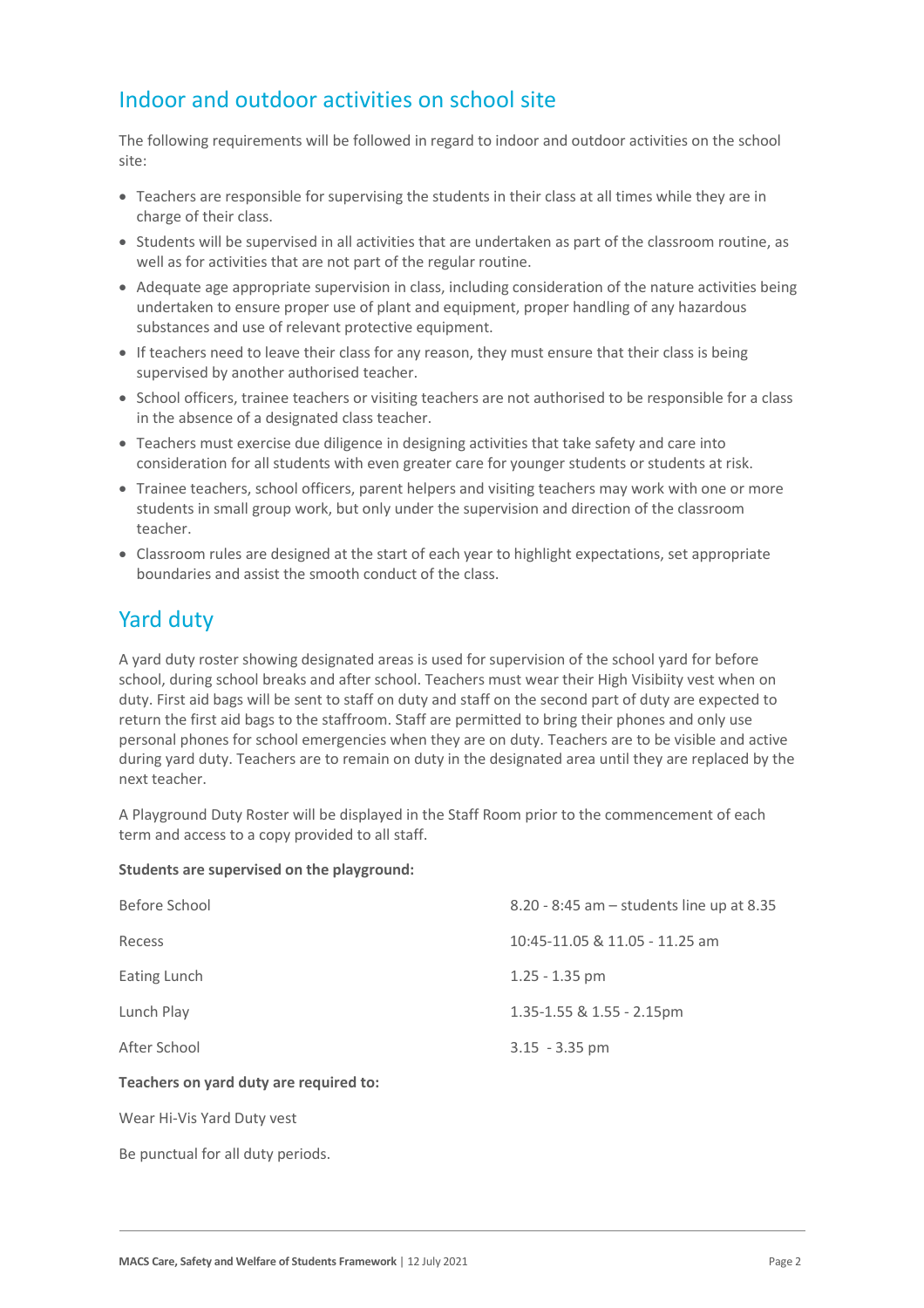Up oval duty to check entry doors are locked.

Continually move around the playing areas to ensure that all students are safe and abiding by the school rules. Praise the children who are playing well. It is expected that teachers are constantly moving around to monitor students and not standing or walking together and talking with colleagues. It may be necessary to speak to each other to collaborate about playground issues.

If on second duty, recess and lunch, stay on duty until all classes have been collected.

Morning Playground Yard Duty and After School Duty person to be aware of and check the Bike Shed and stand near the double gates.

Record all serious accidents in the Accident Book.

Inform the oncoming duty teacher of any students who have still to complete a task because they broke a playground rule or have been given permission to do something not normally allowed.

Administer appropriate reprimand or sanction to the students who break school rules during playtimes.

Teachers must carefully supervise the conduct of pupils in the school grounds, and the Principal of the school is directly responsible for making and carrying out the necessary arrangements for such supervision.

### Off-site activities including camps, excursions and local functions

The following requirements will be followed in regard to off-site activities including camps, excursions and local functions:

- For each offsite activity, there is a designated teacher-in charge.
- All teachers and assistants must refer to the teacher-in-charge for decision-making, changes in direction or programs, or issues of concern.
- All teachers are responsible for all of the students in the activity.
- Helpers in the activity are there to support teachers, but are not authorised to make decisions for the group.
- Teachers must exercise due diligence in designing activities that take safety and care into consideration for all students, with even greater care for younger students.
- Teachers need to use a method of accounting for all students at any given point during the activity.
- If students need to use public toilets, they should be accompanied to the toilet block by an adult so as to monitor their safety at all times.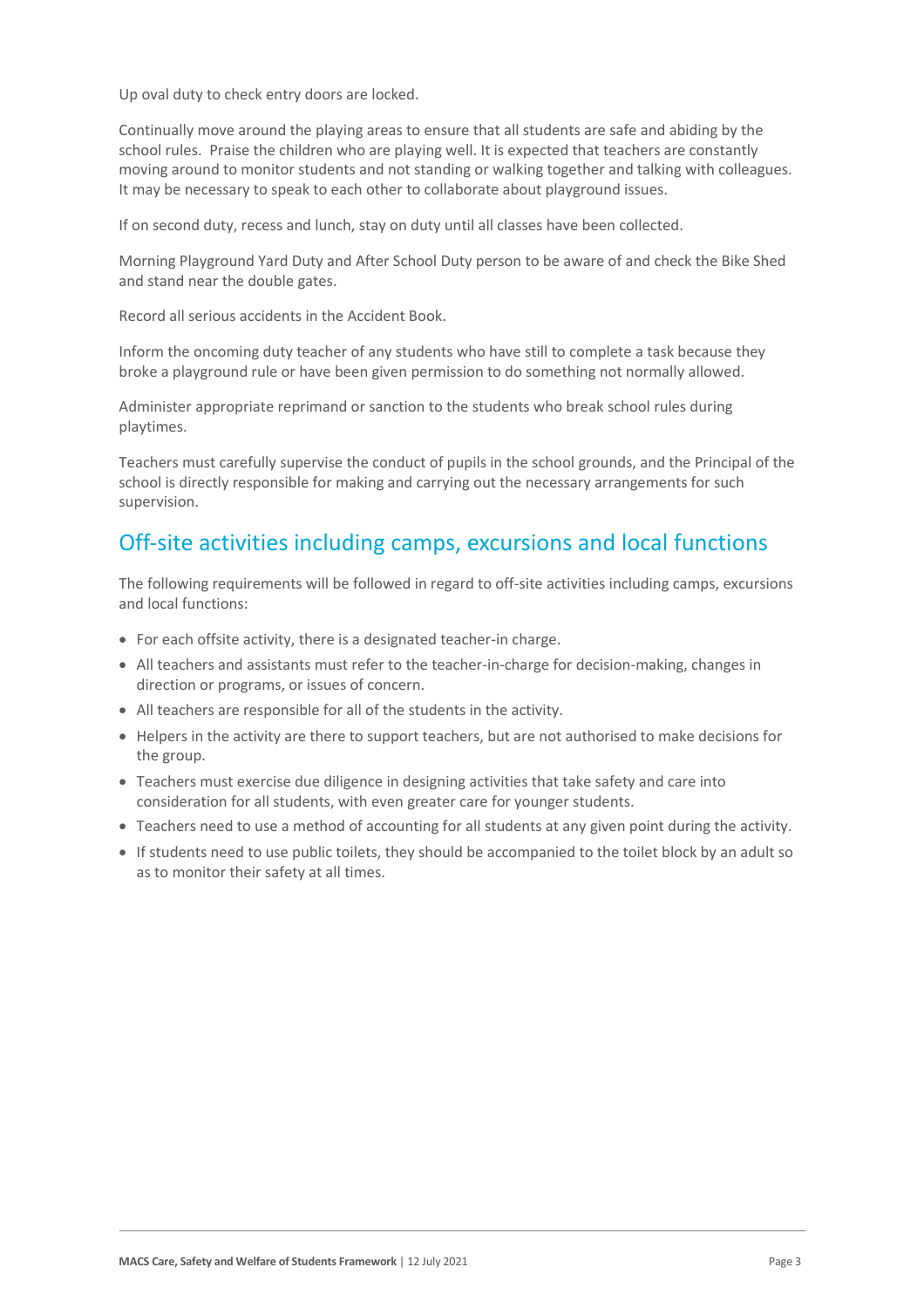- A record of the activity, excursion or camp will be completed by the Teacher-in-charge of the activity, and given to the principal, for approval, prior to the activity. This includes a risk assessment for the activity proposed.
- Any accompanying or assisting non-teaching adult is required to have a current Working with Children Check (WWCC).

## Activities involving external providers – on site or off-site

The following requirements will be followed in regard to activities involving external providers, either on the school site or off-site:

- The school is responsible for students at all times, and this responsibility cannot be delegated to others.
- The classroom teacher, or teacher in charge of the group is responsible for the group at all times.
- When an external provider is involved in working with a class or group of students a teacher will be present throughout the activity. E.g. Swimming, camp activities, guest speaker on site.
- External providers are required to sign in at the school office, and wear a Visitor's Identification Card.
- External Providers must have a WWCC. The WWCC Number must be recorded by the teacher organising the activity.
- A record of the activity, excursion or camp will be completed by the teacher-in-charge of the activity, and given to the principal, for approval, prior to the activity.
- If external providers are working with students 1:1, they will be within the supervision and line of sight of other teachers in the school, e.g. music lessons, NDIS providers.
- If external providers, such as psychologists are providing 1:1 testing, the schedule is monitored by office staff or a school leader.

### Before and after school supervision

The school yard will be unlocked and supervised for 25 minutes from 8.20am before the start of school and for 20 minutes from 3.15pm after the end of school classes. Students who remain in the school grounds after this time will be taken the school office to await collection by their parents. If the parents do not come to collect their children within 15 minutes, a phone call will be made to the parents or the emergency contact if the parents cannot be contacted.

The school is committed to ensuring student safety however parental co-operation is essential to managing safety issues immediately before and immediately after school.

As applicable, school activities (such as sport or band practice) arranged before or after school, will have appropriate supervision in place for attending students depending on the time and location of the activity.

Parents will be informed of the school's supervision arrangements and made aware that students who attend school outside established supervision times may not be supervised and may not receive the care that is normal during the school day.

This policy will be implemented in conjunction with related policies. All supervising staff, including part-time teachers, replacement teachers and casual relief teachers are required to familiarise themselves with policies relating to the supervision of students.

Any queries or points of clarification should be referred to the Principal or the Deputy Principal.